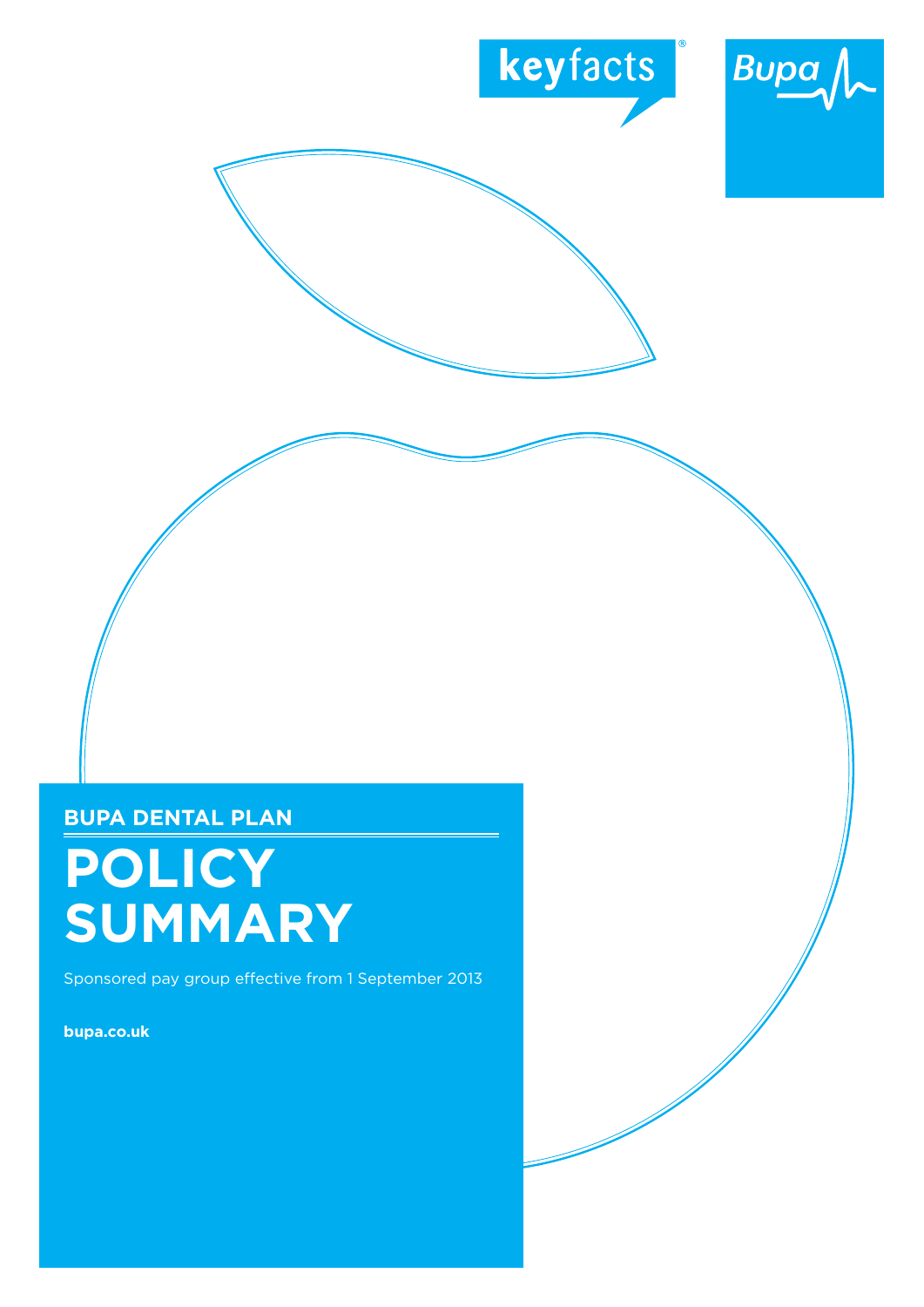### Summary of cover and benefits

This policy summary contains key information about Bupa Dental Plan. You should read this carefully and keep it in a safe place afterwards. Please note that it does not contain the full terms and conditions and exclusions of cover which you will find in the Bupa Dental Plan Membership Guide (Sponsor Pay).

### About your cover

### The provider

Bupa Dental Plan is provided under an agreement between Bupa Insurance Limited (Bupa, we, us, our), and the sponsor. Your cover is subject to the terms and conditions of that agreement. There is no contractual agreement between you and Bupa covering your membership. Only the sponsor and Bupa have legal rights under the agreement, although Bupa will allow anyone covered under the agreement access to our complaints process.

### How long your cover will last

Bupa Dental Plan is an annual contract that is renewed each year and will continue until:

- o the sponsor stops paying subscriptions
- o the sponsor fails to renew your membership, or
- o you cease to live in the UK unless and to the extent otherwise agreed between Bupa and the sponsor in connection with you working overseas
- o the agreement between Bupa and the sponsor terminates

Bupa has the right to make changes to the terms and conditions of your cover on any annual anniversary date after your policy has started or end the scheme. *(See the 'How your membership works' section of the membership guide for full details)*. Where cover extends to dependants their cover may end at a different date but will always end when the main member's cover ends.

#### Getting in touch

The Bupa helpline is always the first number to call if you need help or support or if you have any comments or complaints. For queries about your cover we have provided a number which you will find in your membership certificate. Alternatively you can write to us at Bupa Dental, Anchorage Quay, Salford Quays, Manchester, M50 3XL or fax us on 0161 931 5883.

We want to make sure that members with special needs are not excluded in any way. We can offer a choice of braille, large print or audio for correspondence and marketing literature.

Please let us know which you would prefer.

Members with hearing or speech difficulties, who use a text phone, can contact our text phone on 0845 606 6863.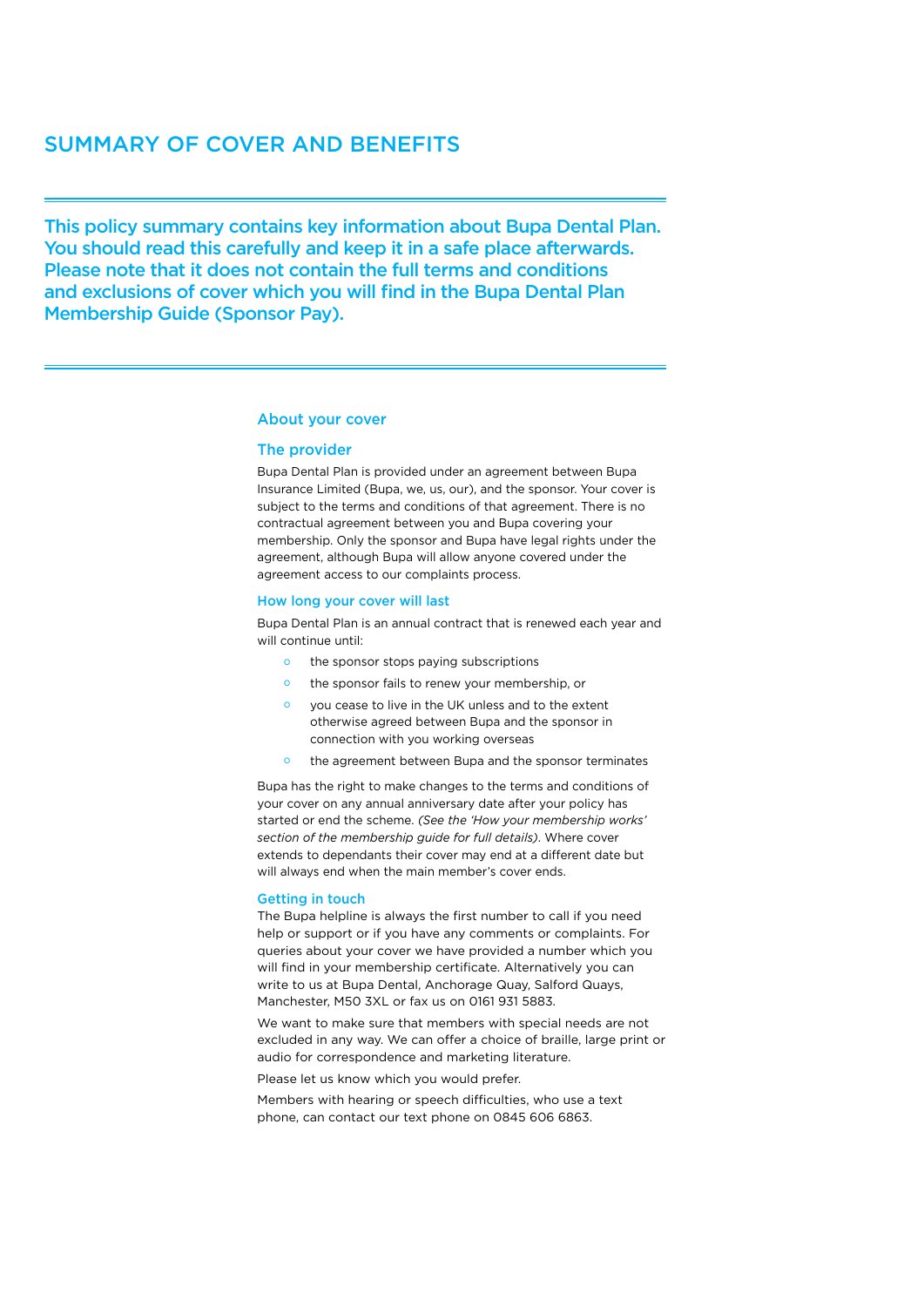## Summary of cover

The summary of cover below sets out the eligible dental treatments which are covered.

| <b>Type of treatment</b>                                 | Core                                          | Level 1                                                                             | Level 2                                           | Level 3                                           | Level 4                                           |  |  |
|----------------------------------------------------------|-----------------------------------------------|-------------------------------------------------------------------------------------|---------------------------------------------------|---------------------------------------------------|---------------------------------------------------|--|--|
| <b>Overall annual limits</b>                             |                                               |                                                                                     |                                                   |                                                   |                                                   |  |  |
| Routine dental treatment<br>(includes worldwide cover)   | 100%<br>reimbursement<br>for NHS<br>treatment | No maximum annual limits see below benefit table for individual<br>treatment limits |                                                   |                                                   |                                                   |  |  |
| Emergency dental treatment<br>(includes worldwide cover) | 100%<br>reimbursement<br>for NHS<br>treatment | up to a total<br>amount of<br>£400<br>each year                                     | up to a total<br>amount of<br>£600<br>each year   | up to a total<br>amount of<br>£600<br>each year   | up to a total<br>amount of<br>£1,000<br>each year |  |  |
| Dental injury treatment                                  | 100%<br>reimbursement<br>for NHS<br>treatment | up to a total<br>amount of<br>£3,000<br>each year                                   | up to a total<br>amount of<br>£5,000<br>each year | up to a total<br>amount of<br>£5,000<br>each year | up to a total<br>amount of<br>£5,000<br>each year |  |  |
| 100% NHS treatment                                       | 100% reimbursement                            |                                                                                     |                                                   |                                                   |                                                   |  |  |
| Oral cancer treatment                                    | N/A                                           | no annual benefits limit - paid in full*                                            |                                                   |                                                   |                                                   |  |  |
| Cash benefit for hospital stay                           | N/A                                           | £50 a night up to £1,000 each year                                                  |                                                   |                                                   |                                                   |  |  |

\*When we say paid in full, we mean that all of the member's eligible oral cancer treatment expenses will be covered, provided that they are treated at one of our partnership facilities by one of our partnership consultants. Please refer to the relevant membership guide for more details.

| NHS annual benefit limits | Band 1             |  | <b>Band 3</b> |  |  |
|---------------------------|--------------------|--|---------------|--|--|
|                           | 100% reimbursement |  |               |  |  |

| Item of dental treatment                                                | Level 1                              | Level 2                                                                             | Level 3                                   | Level 4                                |
|-------------------------------------------------------------------------|--------------------------------------|-------------------------------------------------------------------------------------|-------------------------------------------|----------------------------------------|
| <b>Benefit limits</b>                                                   |                                      |                                                                                     |                                           |                                        |
| Examinations up to a maximum of<br>two each year                        | up to $E20$                          | up to $E30$                                                                         | up to $E40$                               | up to £55                              |
| X-rays                                                                  | up to £20 each year                  | up to £30 each year                                                                 | up to £40 each year                       | up to £50 each year                    |
| Scale and polish up to a maximum<br>of two each year                    | up to $E40$                          | up to $E50$                                                                         | up to £80                                 | up to £80                              |
| Fillings - including root<br>canal treatment                            | up to £150 each year                 | up to £250 each year                                                                | up to £300 each year up to £350 each year |                                        |
| <b>Extractions</b>                                                      | up to £100 each year                 | up to £150 each year                                                                | up to £200 each year up to £200 each year |                                        |
| Crowns, bridgework<br>and dentures                                      | 80% of costs up<br>to £275 each year | 80% of costs up<br>to £400 each year                                                | 80% of costs up<br>to £450 each year      | 80% of costs up<br>to £2,000 each year |
| Anaesthetist                                                            | up to £30 each year                  | up to £50 each year                                                                 | up to £60 each year                       | up to £80 each year                    |
| Orthodontic cover for child<br>dependants only up to 18 years<br>of age |                                      | Up to £300 each year Up to £400 each year Up to £500 each year Up to £600 each year |                                           |                                        |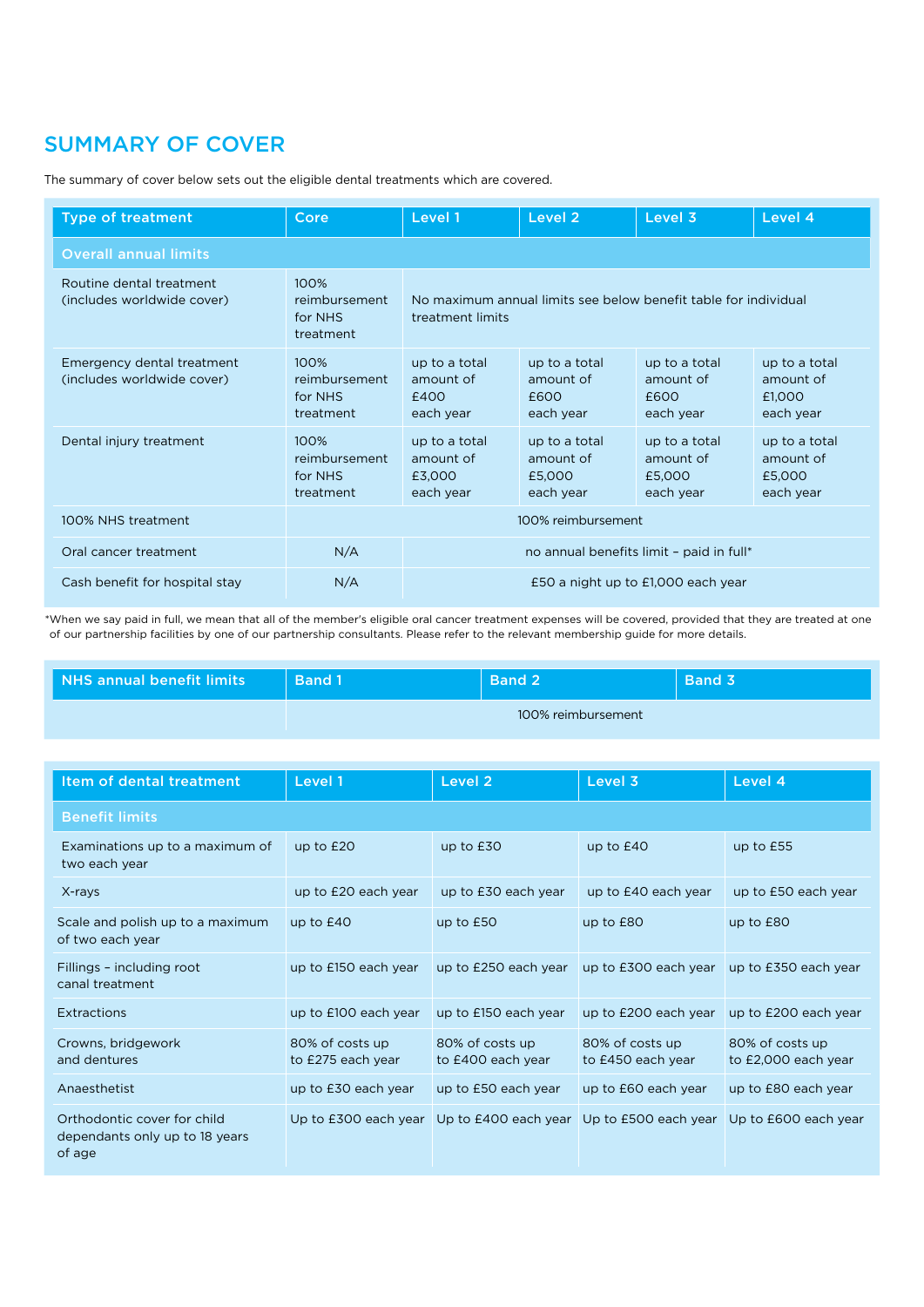### What your policy does not cover

This section explains the dental treatment services and charges that are not covered under the scheme. This section does not contain all the limits and exclusions to your cover. For example, you are only covered for dental treatment services set out in the benefit schedules; anything not set out there is not covered. You should also note the benefit schedule sets out some limitations and restrictions for particular types of dental treatment.

*(See 'Exclusions on benefits' in the 'General rules on benefits' section of the membership guide for full details).* 

The following are excluded:

- o cosmetic treatment
- o orthodontic treatment, except for eligible dependents up to the age of 18
- o surgical implants or any dental treatment involving or making use of or in any way related to surgical implants
- o sports mouthguards
- any dental treatment or services not normally provided by dental professionals in the United Kingdom
- o the replacement of a prosthetic appliance which has been lost or stolen
- the replacement of a prosthetic appliance which could have been repaired according to generally accepted dental standards
- the replacement of a prosthetic appliance within five years (except dentures) of it having been fitted
- any dental treatment resulting from or related to any injury sustained whilst participating in a physical contact sport such as rugby or boxing
- any dental treatment resulting from or related to a selfinflicted injury
- o any dental treatment required as a result of nuclear or chemical contamination, war, invasion, acts of foreign enemies, hostilities (whether war be declared or not), civil war, rebellion, revolution, terrorism, insurrection, or military or usurped power
- any dental treatment which in Bupa's reasonable opinion based on established dental and medical practice in the United Kingdom, is experimental or unproven, except where dental treatment is obtained overseas in which case the reasonable opinion will be based on established dental and medical practice in that jurisdiction

Bupa may, at its sole discretion, make payments in the event that you or any of your eligible dependants requires such dental treatment.

 No costs and expenses for experimental or unproven dental treatment will be reimbursed unless incurred with Bupa's prior written approval.

- any dental treatment received outside the United Kingdom which is not routine dental treatment or emergency dental treatment
- self-administered drugs such as antibiotics and painkillers or prescription charges
- any oral cancer treatment received by you or any of your eligible dependants if the oral cancer was diagnosed:
	- before the person with the oral cancer began their current continuous period of membership of the scheme (or any Bupa Dental Plan scheme which included cover for this type of treatment), or
	- during the first six months of their current continuous period of membership of the scheme
- o any oral cancer treatment if the person receiving the treatment has not been referred to the specialist registered medical practitioner by their GP or dental professional
- any dental injury treatment arising as a direct or indirect result of an external impact which occurred before the date of enrolment of the scheme
- any dental injury treatment arising as a direct or indirect result of an external impact which occurred outside the UK
- dental procedures carried out by a hospital, for example wisdom teeth extractions
- o dental consumables such as toothbrushes, mouthwash and dental floss
- treatment care or repair to gums, teeth, mouth or tongue in connection with mouth jewellery
- damage caused by toothbrushing or oral hygiene procedures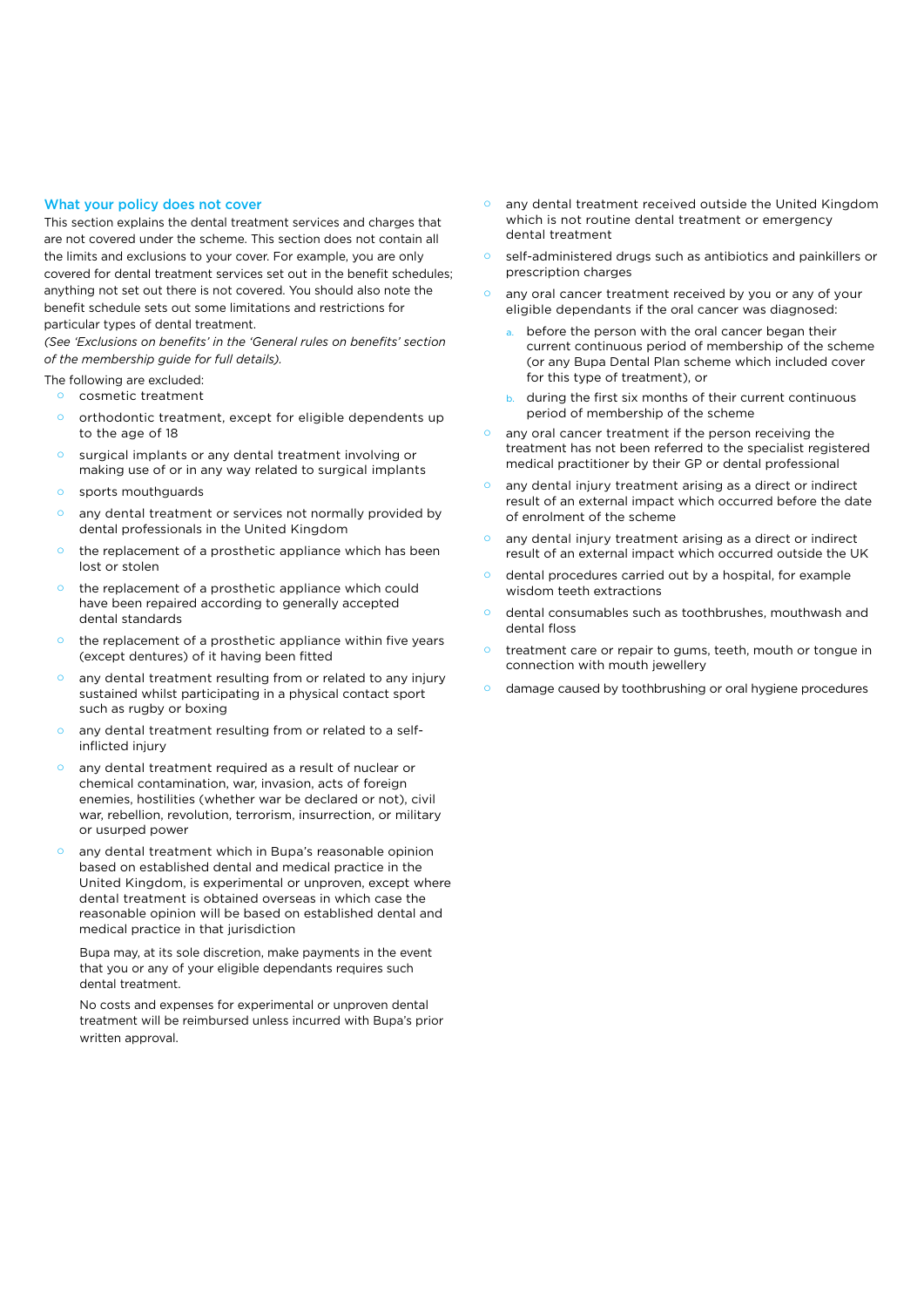### Making a complaint

We are committed to providing you with a first class service at all times and will make every effort to meet the high standards we have set. If you feel that we have not achieved the standard of service you would expect or if you are dissatisfied in any other way, then this is the procedure that you should follow.

If you are a member of a company or corporate scheme please call your dedicated Bupa helpline, this will be detailed on your Membership Certificate.

For any other complaint our Member Services Department is always the first number to call if you need help or support or if you have any comments or complaints. You can contact us in several ways:

By phone: 0845 609 0111\*\*

In writing:

Customer Relations, Bupa, Salford Quays, Manchester, M50 3XL

By email:

customerrelations@bupa.com

Or via our website: bupa.co.uk/members/member-feedback

### How will we deal with your complaint and how long is this likely to take?

If we cannot resolve your complaint immediately we will write to you, within five working days, to acknowledge receipt of your complaint. We will then continue to investigate your complaint and aim to send you our full written final decision within 15 working days. If we are unable to resolve your complaint within 15 working days we will write to you to confirm that we are still investigating your complaint.

Within eight weeks of receiving your complaint we will either send you a full written final decision detailing the results of our investigation or send you a letter advising that we have been unable to complete the review of your complaint.

If you remain dissatisfied after receiving our final decision, or after eight weeks you do not wish to wait for us to complete our review, you may refer your complaint to the Financial Ombudsman Service. You can write to them at: South Quay Plaza, 183 Marsh Wall, London, E14 9SR or call them on 0800 023 4567 (free for fixed line users) or 0300 123 9 123 (free for mobile-phone users who pay a monthly charge for calls to numbers starting 01 or 02). For more information you can visit www.financial-ombudsman.org.uk

Your complaint will be dealt with confidentially and will not affect how we treat you in the future.

Whilst we are bound by the decision of the Financial Ombudsman Service, you are not. Following the complaints procedure does not affect your right to take legal action.

### The Financial Services Compensation Scheme (FSCS)

In the unlikely event that we cannot meet our financial obligations, you may be entitled to compensation from the Financial Services Compensation Scheme. This will depend on the type of business and the circumstances of your claim. The FSCS may arrange to transfer your policy to another insurer, provide a new policy or, where appropriate, provide compensation.

Further information about compensation scheme arrangements is available from the FSCS on 0800 678 1100 or on its website www.fscs.org.uk